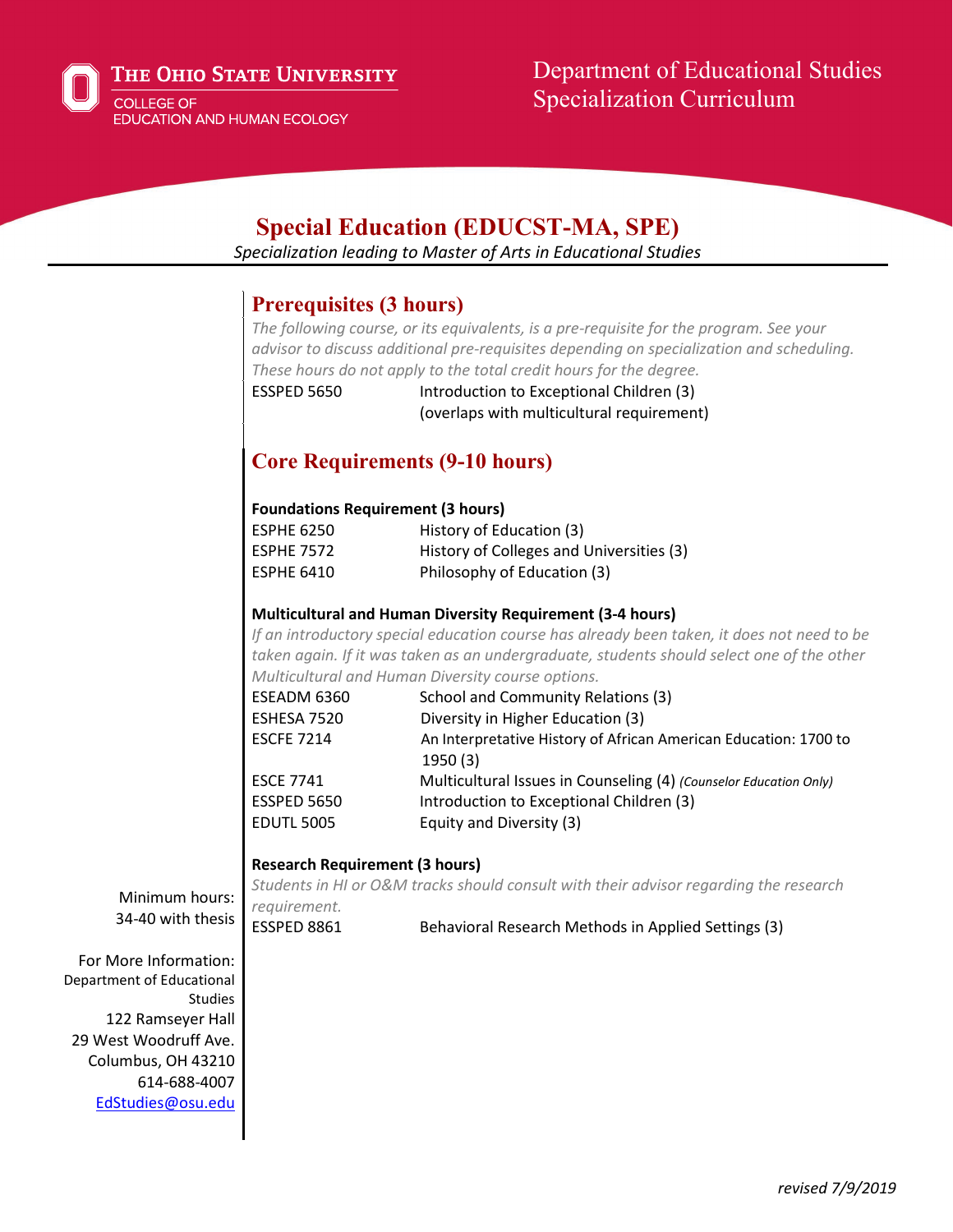# **Specialization Requirements (22–27 hours)**

#### *Select one concentration*

#### **Early Intervention Specialist Concentration (22 hours)**

| ESSPED 5722        | Communication Skills for Children with Moderate-Intensive Disabilities (3)                |
|--------------------|-------------------------------------------------------------------------------------------|
| ESSPED 5734        | Methods of Instruction for Elementary Children with Mild-Moderate Disabilities (3)        |
| ESSPED 5738        | Reading Instruction for Children with Disabilities and Severe Reading Deficits (3)        |
| ESSPED 5760        | Educational Assessment in Early Childhood Special Education (3)                           |
| <b>ESSPED 5761</b> | Educational Intervention for Young Children with Disabilities (3)                         |
| ESSPED 5769        | Delivering Effective Services to Enhance the Inclusion of Students with Special Needs (3) |
| ESSPED 8189        | Field Experience in Special Education (4)                                                 |
|                    |                                                                                           |

#### **Moderate to Intensive Intervention Specialist Concentration (22 hours)**

| ESSPED 5722        | Communication Skills for Children with Moderate-Intensive Disabilities (3)                |
|--------------------|-------------------------------------------------------------------------------------------|
| ESSPED 5738        | Reading Instruction for Children with Disabilities and Severe Reading Deficits (3)        |
| ESSPED 5736        | Methods of Instruction I for Students with Moderate-Intensive Disabilities (3)            |
| ESSPED 5737        | Methods of Instruction II for Students with Moderate-Intensive Disabilities (3)           |
| ESSPED 5769        | Delivering Effective Services to Enhance the Inclusion of Students with Special Needs (3) |
| <b>KNPE 5676</b>   | Programming for Severe Physical Impairments (3)                                           |
| <b>ESSPED 8189</b> | Field Experience in Special Education (4)                                                 |

#### **Mild to Moderate Intervention Specialist Concentration (22 hours)**

| ESSPED 5722        | Communication Skills for Children with Moderate-Intensive Disabilities (3)                |
|--------------------|-------------------------------------------------------------------------------------------|
| ESSPED 5734        | Methods of Instruction for Elementary Children with Mild-Moderate Disabilities (3)        |
| <b>ESSPED 5735</b> | Methods of Instruction for Secondary Students with Mild-Moderate Disabilities (3)         |
| ESSPED 5738        | Reading Instruction for Children with Disabilities and Severe Reading Deficits (3)        |
| ESSPED 5743        | Educational Assessment of Students with Mild-Moderate Disabilities (3)                    |
| ESSPED 5769        | Delivering Effective Services to Enhance the Inclusion of Students with Special Needs (3) |
| <b>ESSPED 8189</b> | Field Experience in Special Education (4)                                                 |

#### **Applied Behavior Analysis Concentration (minimum 22 hours)**

*If you intend to sit for the BCBA exam, some of these courses are not optional. Work with your advisor to select courses.*  **Prerequisites**

| .                       |                                                                                    |
|-------------------------|------------------------------------------------------------------------------------|
| ESSPED 5742             | Applied Behavior Analysis for Teachers (3)                                         |
| <b>Required Courses</b> |                                                                                    |
| ESSPED 8189             | Field Experience in Special Education (4)                                          |
| ESSPED 8832             | Advanced Applied Behavior Analysis (3)                                             |
|                         | Choose at least 6 courses from the list below:                                     |
| ESSPED 5722             | Communication Skills for Children with Moderate-Intensive Disabilities (3)         |
| <b>ESSPED 5734</b>      | Methods of Instruction for Elementary Children with Mild-Moderate Disabilities (3) |
| <b>ESSPED 5736</b>      | Methods of Instruction I for Students with Moderate-Intensive Disabilities (3)     |
| ESSPED 5737             | Methods of Instruction II for Students with Moderate-Intensive Disabilities (3)    |
| ESSPED 5738             | Reading Instruction for Children with Disabilities and Severe Reading Deficits (3) |
| <b>ESSPED 5750</b>      | Classroom Management (3)                                                           |
| ESSPED 5760             | Educational Assessment in Early Childhood Special Education (3)                    |
| <b>ESSPED 5761</b>      | Educational Intervention for Young Children with Disabilities (3)                  |
| ESSPED 7830             | Urban Education & Precision Teaching (3)                                           |
| ESSPED 8200             | Basic Behavior Analysis (3)                                                        |
| <b>ESSPED 8871</b>      | Behaviorism: Schedules and Translational Research (3)                              |
| ESSPED 8874             | Behavioral Research in Education (3)                                               |
| <b>ESSPED 8891</b>      | Contemporary Issues in Special Education (3)                                       |
| ESSPED 8916             | Behaviorism: Applications and Implications of Skinner's Works (1.5)                |
|                         |                                                                                    |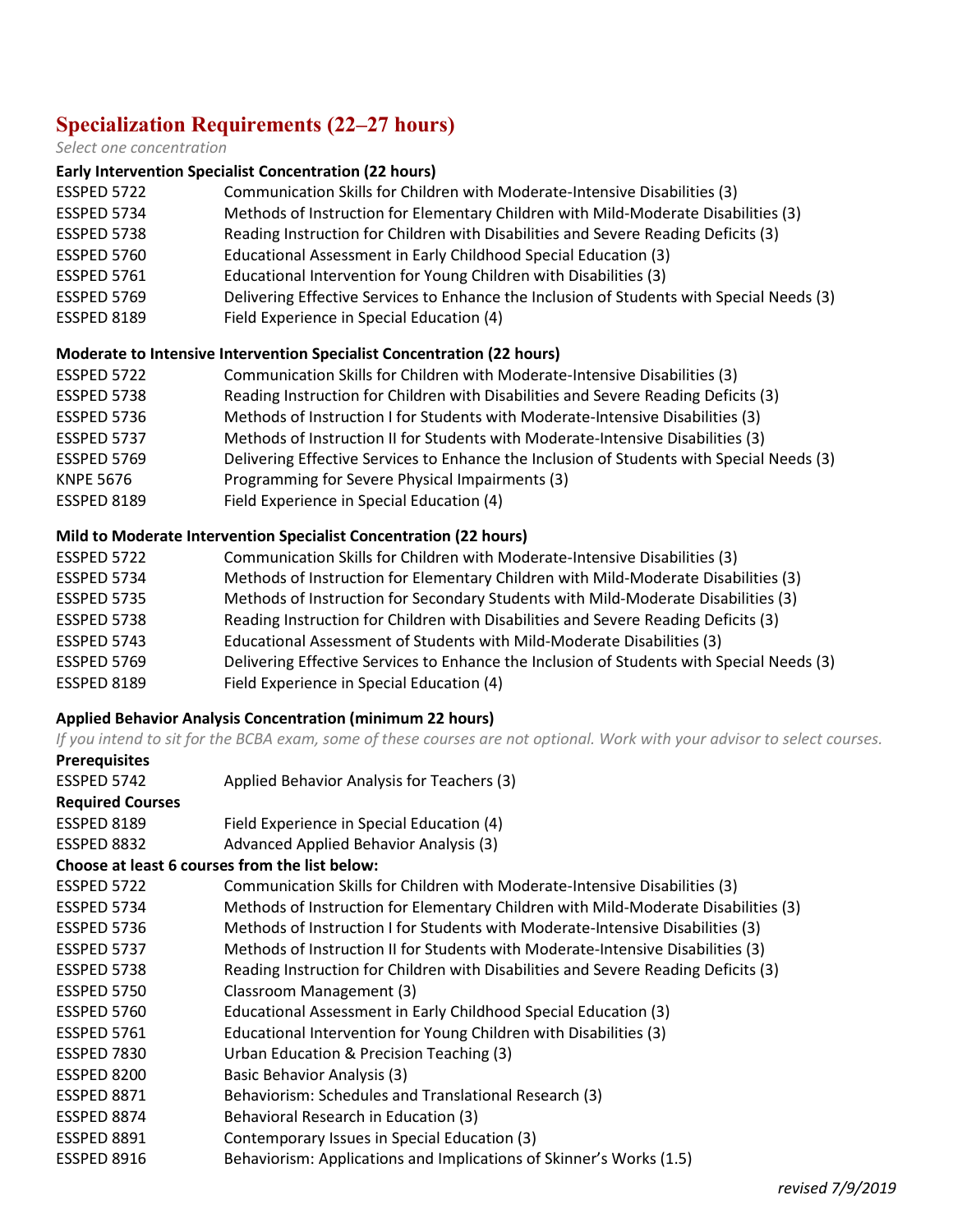| ESSPED 8917             | Verbal Behavior and Behaviorism: Applications and Implications of Skinner's Works (1.5)             |
|-------------------------|-----------------------------------------------------------------------------------------------------|
| ESSPED 8921             | Ethical Issues in Applied Behavior Analysis (3)                                                     |
| ESSPED 8922             | Topics in Early Childhood Special Education (3)                                                     |
|                         | <b>Dyslexia &amp; Dysgraphia Concentration (22 hours)</b>                                           |
| <b>Prerequisites</b>    |                                                                                                     |
| <b>EDUTL 5468</b>       | Reading Foundations (3)                                                                             |
| <b>EDUTL 5469</b>       | Understanding Phonics & Its Role in Reading Instruction (3)                                         |
| <b>Required Courses</b> |                                                                                                     |
| <b>EDUTL 5470</b>       | Assessment and Instruction for Struggling Readers (3)                                               |
| <b>EDUTL 5471</b>       | Clinical Practice in Treating Reading Disabilities (6)                                              |
| <b>OR</b>               |                                                                                                     |
| <b>EDUTL 5471</b>       | Clinical Practice in Treating Reading Disabilities (3)<br><b>AND</b>                                |
| ESSPED 5738             | Reading Instruction for Children with Disabilities and Severe Reading Deficits (3)                  |
| ESSPED 5743             | Educational Assessment of Students with Mild/Moderate Disabilities (3)                              |
| <b>EDUTL 7430</b>       | Phonics, Word Study, and the Complexities of English Orthography (3)                                |
| ESSPED 7239             | Effective Instruction for Students with Dysgraphia and Other Learning Differences/ Disabilities (3) |
| ESSPED 8189             | Field Experience in Special Education (4)                                                           |
|                         |                                                                                                     |

## **Hearing Impairment Intervention Specialist Concentration (27 hours)**

#### **Prerequisites**

ESEPSY 5410 or HDFS 2410 or HDFS 2420 or

| PSYCH 3550 or 3551      | Child or Adolescent Development/Learning (3)                                       |
|-------------------------|------------------------------------------------------------------------------------|
| <b>EDUTL 5468</b>       | Reading Foundations (3)                                                            |
| <b>EDUTL 5469</b>       | Understanding Phonics & Its Role in Reading Instruction (3)                        |
| <b>Required Courses</b> |                                                                                    |
| ESSPED 5734             | Methods of Instruction for Elementary Children with Mild/Moderate Disabilities (3) |
| <b>ESSPED 5743</b>      | Educational Assessment of Students with Mild/Moderate Disabilities (3)             |
| <b>ESSPED 5557</b>      | Language and Children with Disabilities (3)                                        |
| <b>OR</b>               |                                                                                    |
| ESSPED 5722             | Communication Skills for Children with Moderate/Intensive Disabilities (3)         |
| ESSPED 6556             | Reading for Students with Hearing Disabilities (3)                                 |
| ESSPED 7550             | Advanced Studies in Deafness (3)                                                   |
| ESSPED 5189             | Planned Field Experience (4)                                                       |
| <b>ESSPED 5191</b>      | <b>Student Teaching (8)</b>                                                        |

## **Orientation and Mobility Concentration (25 hours)**

| <b>ESSPED 5510</b> | Orientation and Mobility (2)              |
|--------------------|-------------------------------------------|
| <b>EDUTL 5507</b>  | Visual Processes (3)                      |
| <b>ESSPED 6510</b> | O&M Intermediate Seminar (3)              |
| <b>ESSPED 6520</b> | O&M Techniques & Methods I (2)            |
| <b>ESSPED 7189</b> | Advanced Field Placement (2)              |
| <b>ESSPED 6511</b> | O&M Advanced Seminar (3)                  |
| <b>ESSPED 6521</b> | O&M Advanced Techniques & Methods II (2)  |
| <b>ESSPED 6512</b> | O&M Special Topics Seminar (2)            |
| <b>ESSPED 5191</b> | Internship (4)                            |
| <b>ESSPED 8189</b> | Field Experience in Special Education (2) |